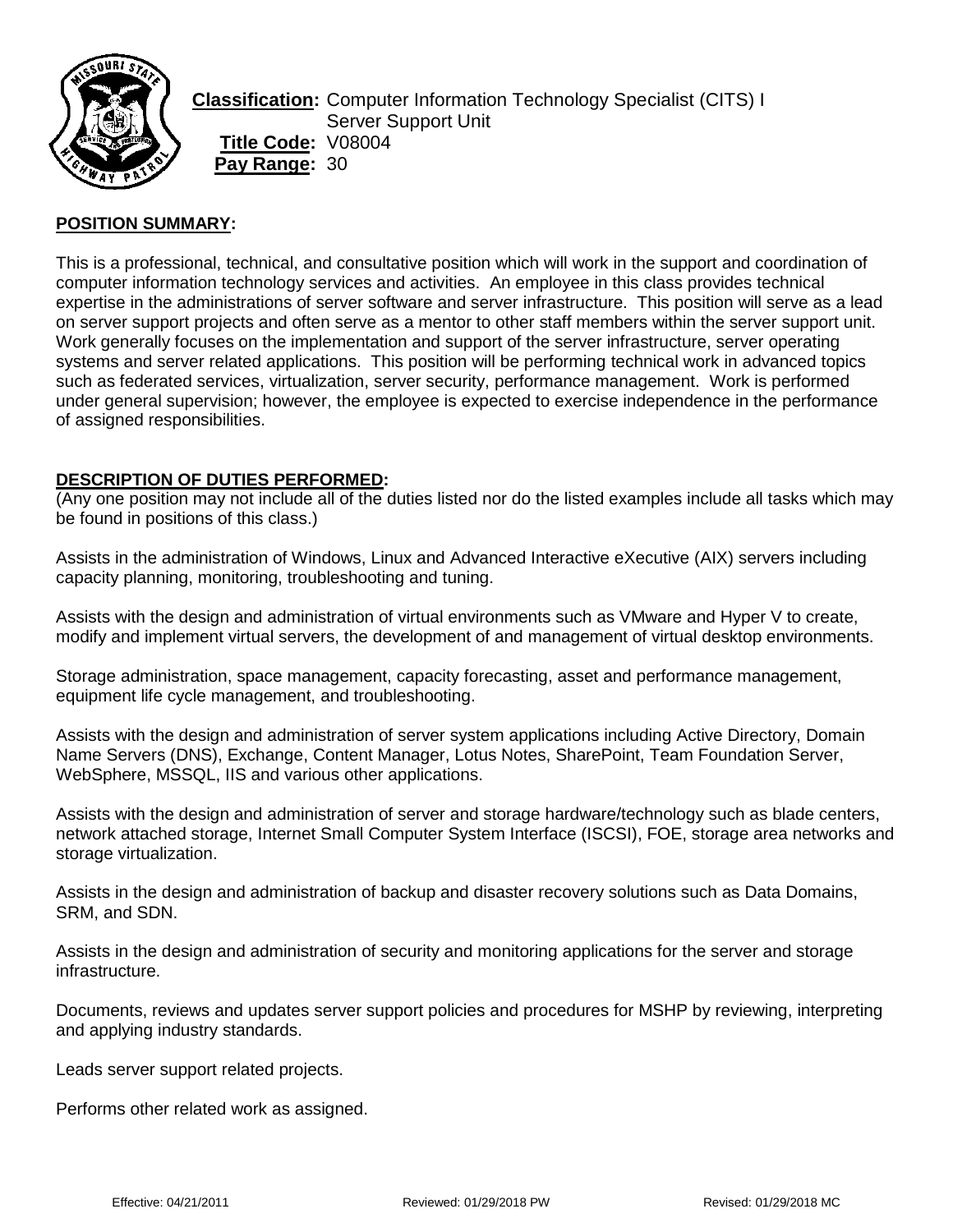# **REQUIRED KNOWLEDGE, SKILLS, AND ABILITIES:**

Thorough knowledge of the principles of computer programming and systems analysis, design, testing, and documentation.

Thorough knowledge of the general operating principles and capabilities of computer hardware and software.

Thorough knowledge of or ability to learn the Criminal Justice Information Services (CJIS) Security Policy.

Through knowledge of or ability to learn the MULES system as it relates to the technical connectivity and CJIS requirements.

Considerable knowledge of software reference libraries and related utility programs.

Considerable knowledge of computer security systems and procedures.

Considerable knowledge of computer networking and telecommunications.

Considerable knowledge of computer operating systems.

Considerable knowledge of database management systems.

Working knowledge of or ability to learn the agency's automated information systems.

Working knowledge of or ability to learn the agency's functions and their interrelationships.

Working knowledge of the principles of cost benefit analysis.

Working knowledge of the principles of project management.

Working knowledge of the principles of disaster recovery.

Working knowledge of the procurement process.

Working knowledge of continuing trends and developments in computer hardware and software.

Working knowledge of various computer platforms.

Working knowledge of the information strategic planning process.

Working knowledge of the systems management process.

Working knowledge of the principals of information system audits and security testing.

Possess good organizational skills.

Possess research and analysis skills.

Ability to utilize project management tools.

Ability to prepare and interpret server-related documentation.